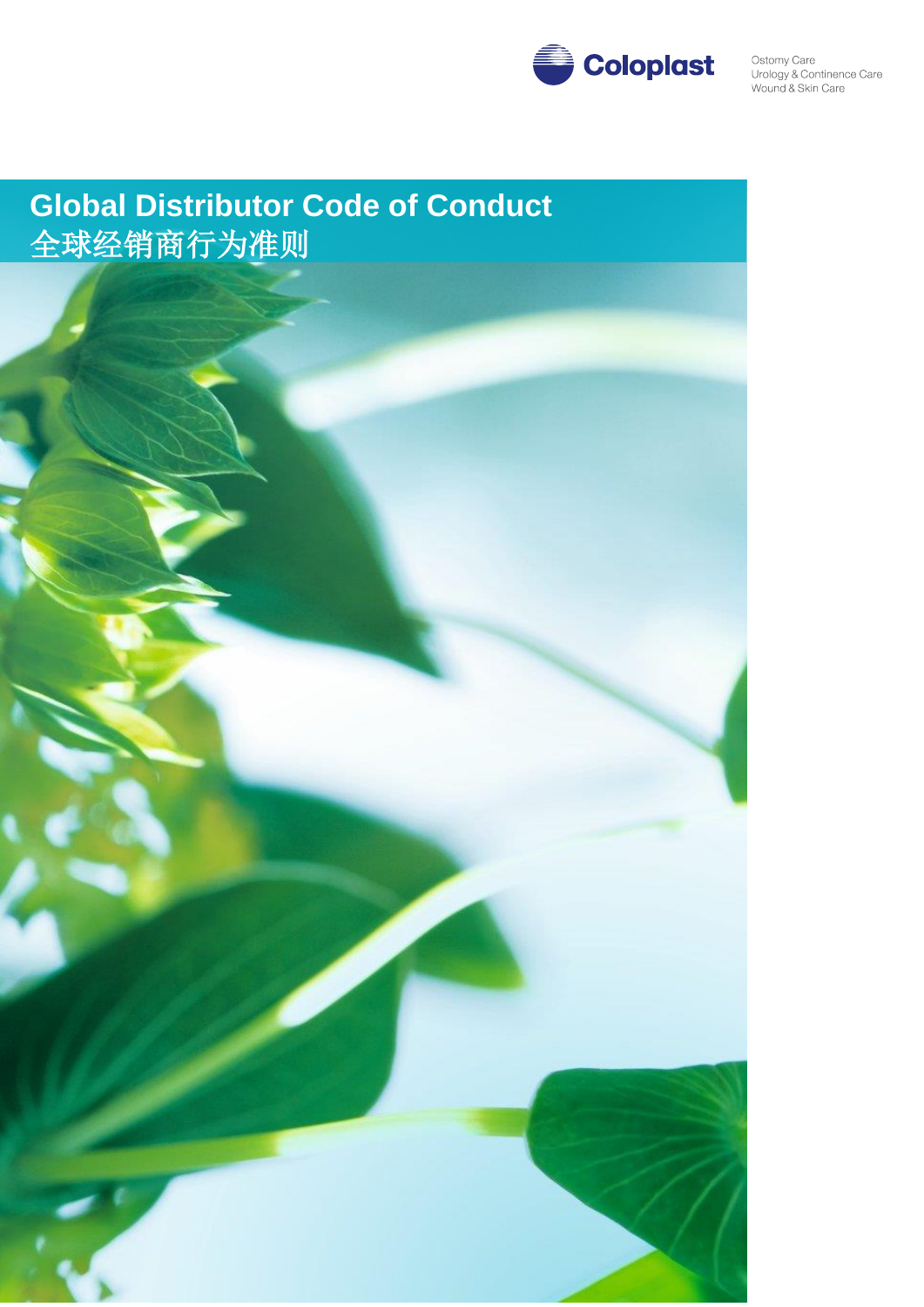

Coloplast's success is based on quality, business integrity and responsible conduct that we expect from our employees and our contracted business partners. 康乐保的成功基于员工以及商业合作伙伴的良好素质,商业诚信以及负责任的行为。

This Global Distributor Code of Conduct sets forth Coloplast's expectations in relation to a distributor relationship. It includes the UN Global Compact's ten fundamental principles within areas of human rights, labour rights, environment and anti-corruption, which Coloplast endorses and works systematically to observe and promote. 此全球性的经销商行为准则设定了康乐保对经销商的要求。准则内容涵盖联合国全球契约 中有关:人权,劳动权利,环境和反腐败四个领域的十大基本原则。这些原则,被康乐保

公司认可,并持续、系统性的遵循和发扬。

This Global Distributor Code of Conduct applies to all distributors irrespective of country and territory, but if local laws, regulations or standards in the territory are stricter than the Global Distributor Code of Conduct, the distributor must always follow those stricter rules. 此经销商行为准则适用于所有国家以及地区的经销商。如果当地法律法规或者地区规范严 于此经销商行为准则,经销商应遵守更加严格的标准。

**Section I – Business Integrity** 第一部分**-** 商业诚信

Coloplast wants to be known as a trustworthy company that upholds high standards of ethical conduct. We achieve our business goals based on the quality of our products, our professional skills, and by acting with integrity in everything that we do, and opposing and fighting corruption and bribery in any form.

康乐保希望通过严格操守,诚信经营,成为一家值得信赖的公司。我们业绩目标的达成基 于高质量的产品,专业的技能和始终贯彻的诚信行为,我们反对并且抵制任何形式的贪污 腐败和行贿受贿。

## **1. Anti-corruption** 反腐败

Coloplast is committed to conducting its business free from extortion, bribery and all unlawful, unethical or fraudulent activity. A distributor must not offer, give, promise or authorise any bribe, gift, loan, fee, reward or other advantage to any government official or employee, any customer, any Coloplast employee or any other person to obtain any business advantage or improperly influence any action or decision. The distributor must comply with all applicable local and international anti-corruption laws and regulations, including the U.S. Foreign Corrupt Practices Act and the UK Bribery Act. The distributor must ensure that it and its personnel and other persons working on its behalf are aware of and will take all necessary steps to comply with such laws and regulations. 康乐保致力于杜绝敲诈勒索,行贿受贿以及任何违反法律、不诚信或者虚假的行为。经销 商不能以获得商业利益或者不正当的影响他人的行为或者决定为目的,为任何政府官员或 者雇员、客户、康乐保员工以及其他人员提供、给予、承诺或者授权任何形式的贿赂、礼 品、借款、酬金、酬谢以及其他利益。经销商需要遵循所有适用的地区以及国际反腐败法 律法规,包括美国海外反腐败法以及英国反贿赂法。经销商应当确保公司本身,本公司的 员工以及任何代表公司的人员知道并且采取必要的行为来遵循此类法律法规。

# **2. Fair competition** 公平竞争

Coloplast is committed to the principle of fair, open, undistorted and unrestricted competition. Competition laws enacted in certain countries are designed to ensure that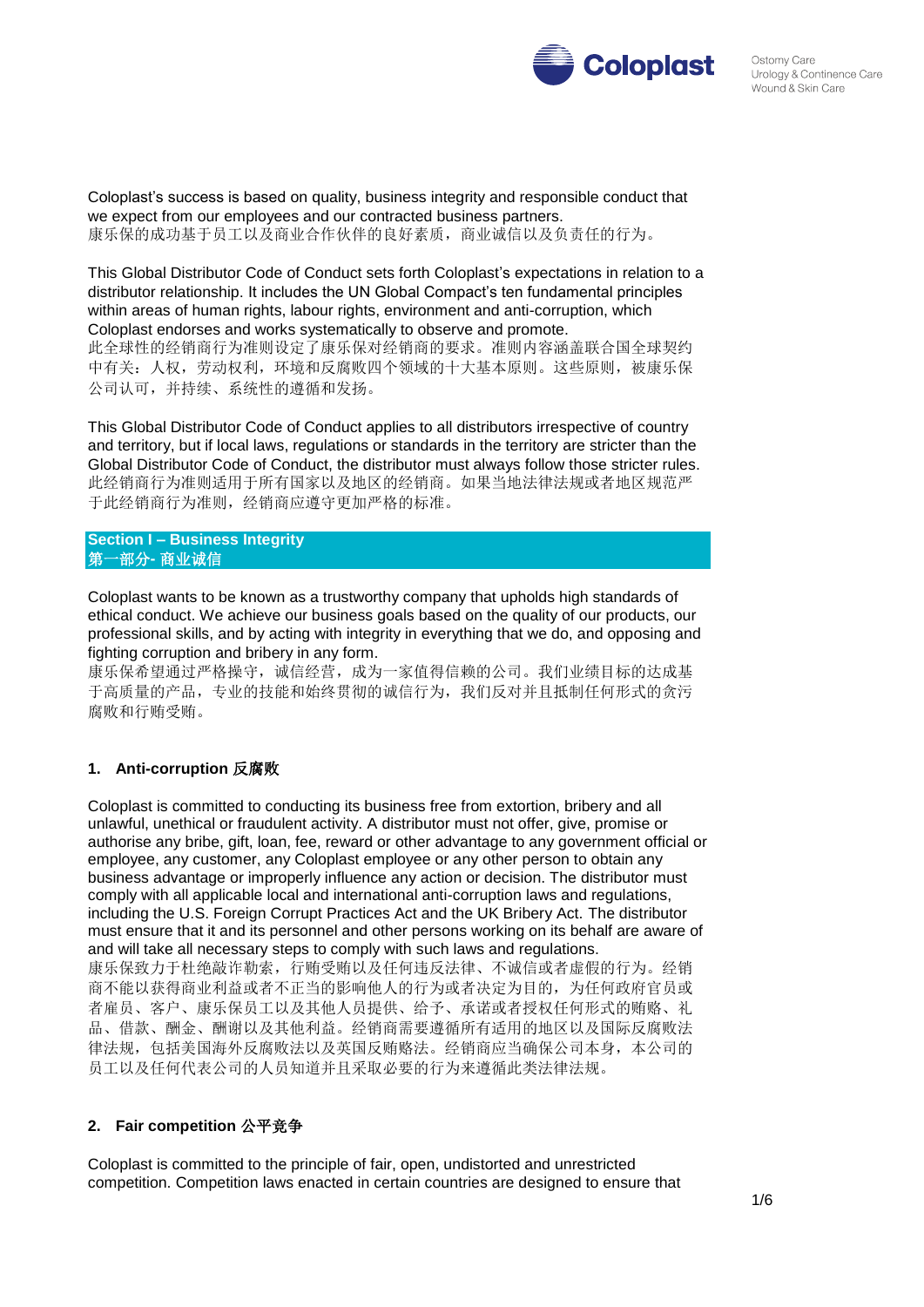

competition remains vigorous and free from collusion. Even the perception of improper conduct must be avoided.

康乐保秉承公平、公开、真实以及不受限制的竞争行为。在某些国家制定竞争法的目的在 于防止勾结串通以确保充分自由的竞争环境。即使是不当行为的表象也应当被避免。

The distributor is required to comply with all applicable competition and antitrust laws and regulations. Robust fair competition practices will include to:

经销商需要遵循所有竞争以及反垄断相关的法律法规。良好的公平竞争行为包括:

 Always bid for tenders independently from competitors and never discuss bidding practices.

时刻确保招标行为独立于我们的竞争对手,并且从不实施任何串标行为。

 Never enter into agreements, coordinated practices, or understandings that could restrict competition, and never exchange information that is competitively sensitive.

不签署任何可能限制竞争的协议、业务协作、以及谅解备忘录,从不交换敏感的竞 争信息。

 Never share with competitors pricing information or information that could affect pricing, including but not limited to information on costs, production, products and services, sales territories, distribution channels, customers or other non-public business information.

从不与竞争对手分享价格信息或者任何可能影响价格的信息,包括但不限于成本、 产能、产品及服务、销售区域、经销渠道、客户及其他任何不公开的商业信息。

- Never place business partners at an unjustified disadvantage, in particular in countries where the distributor holds a dominant position. 从不将业务合作伙伴置于不公正的不利地位,特别是经销商占有主导地位的国家。
- Only gather information about competitors using ethical means and lawful sources.

仅在道德及法律允许的范围内收集竞争对手信息。

# **3. Fraud** 舞弊

Coloplast has a zero tolerance to and prohibits fraud, which is the act or intent of cheating, tricking, stealing, deceiving, misrepresenting or lying for any personal or professional advantage. Fraud is dishonest and incompatible with Coloplast's values and culture. Allegations of fraud will be investigated and referred to law enforcement for criminal prosecution when warranted. The distributor must not engage in any fraudulent behaviour, including, but not limited to:

康乐保零容忍并且禁止任何为了个人或业务利益而进行作弊、欺诈、偷窃、造假、歪曲篡 改的舞弊行为或意图。舞弊是不诚实的行为,并且与康乐保文化和价值观完全背道而驰。 我们将调查潜在的舞弊事件,如有必要会诉诸法律,提起刑事诉讼。经销商需要确保不进 行任何的舞弊行为,包括但不限于:

- The theft of Coloplast funds or property 盗窃康乐保资金及资产
- Misusing Coloplast resources for private purposes 使用康乐保资源用于私人目的
- Making or submitting false expense claims 伪造或提交虚假财务报销
- Forging invoices or documentation 伪造发票或文件
- Intentionally filing false financial records or statements 故意填写虚假财务记录或报 表
- Stealing or misusing intellectual property 剽窃或滥用知识产权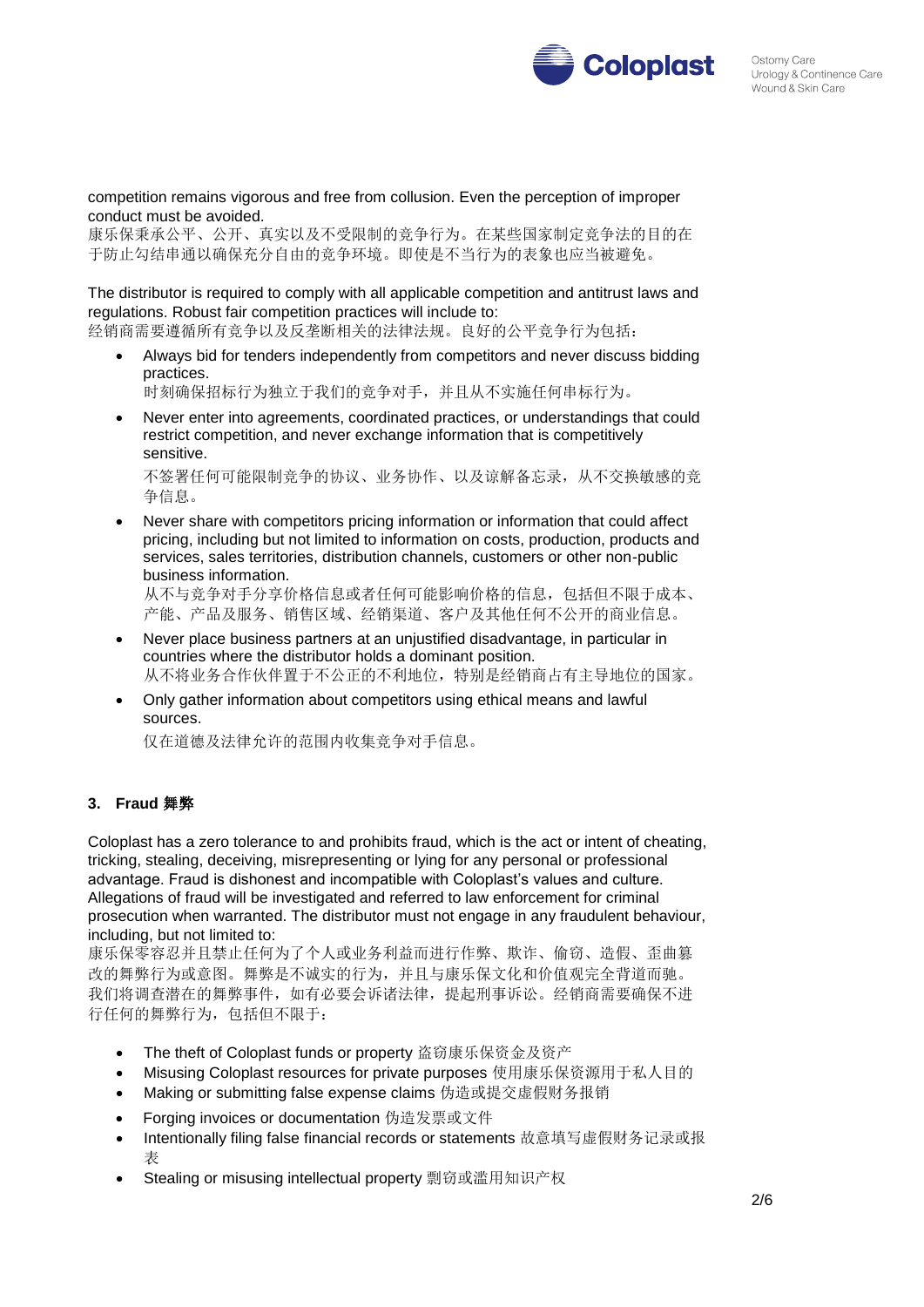

 Stealing or misusing proprietary or confidential business property or intelligence 剽窃或者滥用专利或机密商业资产以及情报

## **4. Confidentiality, insider trading and intellectual property** 机密、内幕交易及知识产 权

Coloplast's business information is very valuable and must be protected. The distributor is expected to respect Coloplast's proprietary and confidential information, not to disclose it to any unauthorised third party, and only use it for Coloplast's legitimate business. In addition, information provided to Coloplast or the distributor in good faith by its customers and business partners must be treated with the same degree of confidentiality. 康乐保的商业信息非常有价值并且需要获得有效保护。经销商需要重视康乐保专利以及机 密信息,不泄漏给任何未被授权的第三方,并且这些专利及信息仅能在康乐保相关业务中 被使用。除此之外,客户或者业务伙伴基于信赖提供给康乐保或者经销商的信息也应获得 同等程度的保密对待。

The distributor must ensure that non-public information obtained in the course of its business relationship with Coloplast is not used for the personal benefit of the distributor, its employees or other persons, and the distributor must never trade shares in any company based on inside information – whether the company is a competitor, a business partner, a supplier or any other party. The distributor must never pass on inside information or encourage anybody to take a decision on trading in shares based on inside information.

经销商应当确保由于与康乐保业务相关所得到的非公开信息不被其自身、内部员工及其他 人员用于私人获利,并且经销商从不基于内部信息进行任何公司的股票交易-无论是竞争对 手、商业合作伙伴、供应商或其他任何第三方的股票。经销商从不提供内部信息或基于内 部信息为任何人提供股票交易的建议。

The distributor shall respect intellectual property rights and confidential information belonging to third parties and must not infringe upon the intellectual property of others. 经销商应当尊重知识产权及第三方的保密信息,严禁侵犯其他公司的知识产权。

## **5. Data protection** 数据保护

The distributor must ensure respect of data privacy of both employees and customers. When obtaining and processing personal data, the distributor must observe any applicable laws and regulations on the processing of personal data and pay specific attention to compliance with applicable laws and regulations on the processing of sensitive personal data.

经销商应当保障员工及客户数据隐私。当获取及处理私人数据时,经销商必须遵循与处理 私人信息相关的法律法规,并且特别注意遵守处理敏感性私人信息的相关法律法规。

# **6. Conflicts of interest** 利益冲突

The distributor is required to identify and avoid situations where there is an actual conflict of interest or even the appearance of a conflict of interest. It is important that business decisions are not improperly influenced by personal interests or relationships. This applies also to the distributor's interactions with Coloplast employees.

经销商需要判别和避免实际甚至表象的利益冲突情况。确保商业决策不会受到私人利益或 者关系的不当影响十分重要。此规则同样适用于经销商与康乐保员工的互动。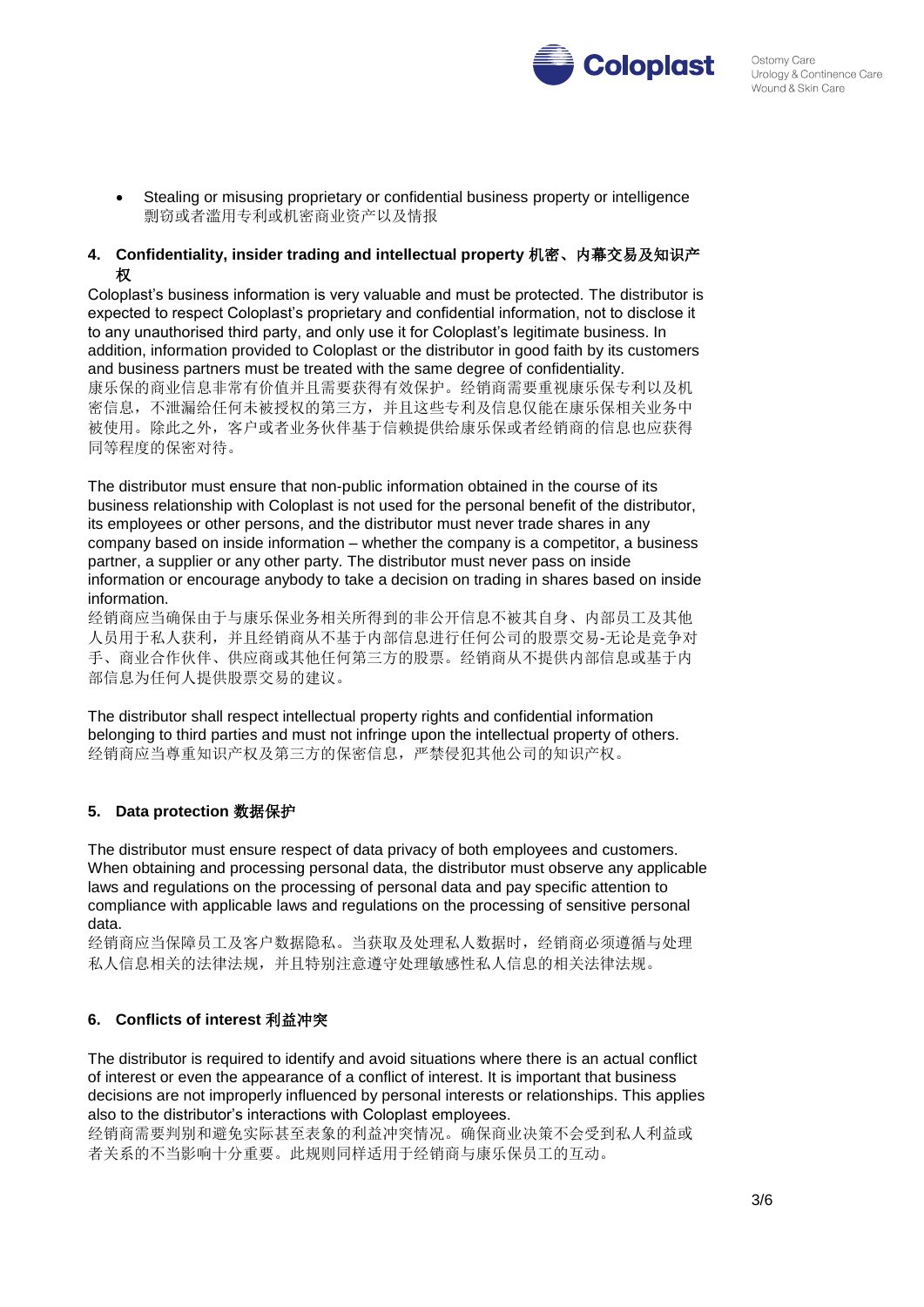

## **7. Export control and trade restrictions** 出口控制以及交易限制

The distributor must comply with all applicable laws and regulations which restrict trade with and export to certain countries, organisations and individuals. 经销商应当遵守有关限制交易和出口到特定国家、组织、以及个人的相关法律法规要求。

#### **8. Books and records** 账目以及记录

It is an absolute requirement that all transactions and expenses incurred on behalf of Coloplast be accurately recorded and maintained in the distributor's books, records and accounts in a timely manner and in reasonable detail in accordance with generally accepted accounting principles. False, misleading, incomplete, duplicate, inaccurate or artificial entries in the distributor's books and records are strictly prohibited. 与康乐保相关的交易以及费用需要在经销商的账目中依照一般公认会计准则的要求得到准 确记录、及时核算,同时确保拥有合理细节信息。严禁在经销商的账目以及记录中发生虚 假、误导、遗漏、重复、不准确及伪造等情况。

## **9. Change of original documents issued by Coloplast A/S** 篡改康乐保出具的原始文 件

The distributor must never change the original invoice issued by Coloplast to minimise cost of customs and/or taxes by reducing the original purchase prices and thereby the cost of goods. Such conduct is not permissible and is completely unacceptable. 经销商确保不会以减少关税或税费为目的,通过减少产品原始采购价格降低产品成本,而 篡改康乐保出具的原始发票。此类篡改行为不会获得认可,并且完全不能接受。

**Section II – Interaction with Government Officials and Healthcare Professionals** 第二部分**-** 与政府官员以及医护专业人士互动

When interacting with a government official or a healthcare professional, the distributor must always follow applicable laws, regulations, local ethical codes, lawful industry standards and this Global Distributor Code of Conduct. This requirement applies to all countries in which the distributor conducts business.

当与政府官员或医护专业人士互动时,经销商需要严格遵守相关的法律法规、当地行为准 则、行业规范以及此全球经销商行为准则。此要求适用于经销商开展业务的所有国家。

The distributor must never offer a government official or a healthcare professional anything that could be perceived as an attempt to inappropriately influence his/her decision to purchase, use or recommend Coloplast's products, or be perceived as an offer in exchange for any promise of influence or outcome.

经销商不能为政府官员或者医护专业人士提供任何可能被误解成试图不正当影响其在采 购、使用或推荐康乐保产品时的决定, 或者可能被误解成为了达成结果或产生影响而提供 的承诺。

#### **10. Meetings and hospitality in connection with sales and promotional meetings** 销售和推广相关的会议以及招待

Business courtesies provided to a healthcare professional or a government official in the context of a bona fide sales and promotional meeting of Coloplast products must be: (1) limited to meals, transportation and accommodation; (2) modest in amount and in accordance with local standards; and (3) directly related to performing a contract or to the promotion, demonstration or explanation of Coloplast products and or business practices and/or procedures.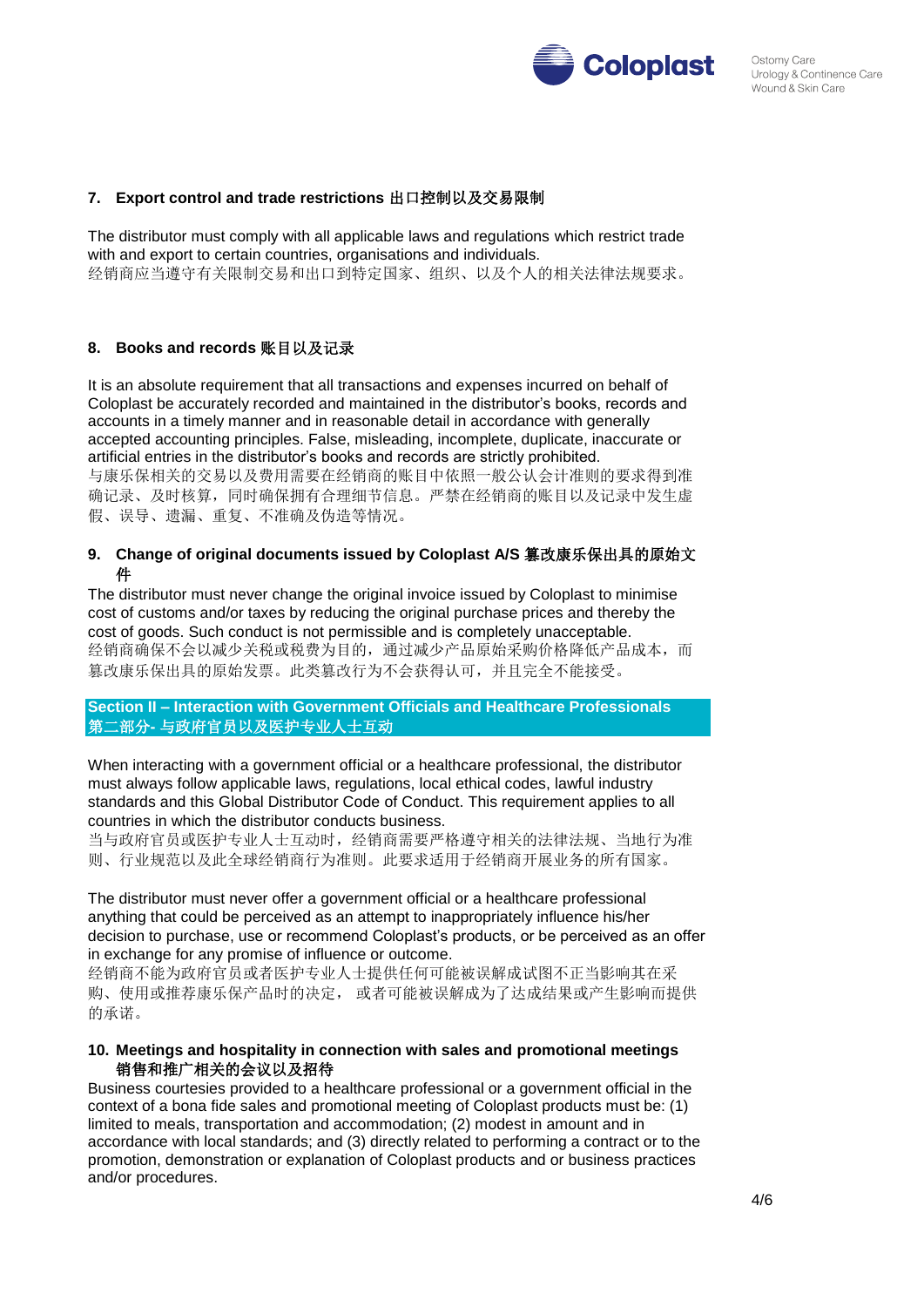

为医护专业人员以及政府官员提供的与真实的康乐保产品销售以及推广会议相关的商务活 动必须满足以下条件:(1)仅包括餐饮、交通以及住宿;(2)金额适度并且符合当地标准;并 且(3)与履行合同、推广活动、康乐保产品演示或者讲解以及业务实践或者流程直接相关。

## **11. Arrangements with consultants** 顾问咨询

The distributor may compensate individuals, including physicians or other customers or potential customers, for bona fide consulting services in connection with Coloplast products, where the services are of value to the distributor, and the fees are reasonable and based on fair market value for the services actually provided. All such arrangements must be made in writing and there must be written notification to the hospital administration, the healthcare professional's superior or other locally-designated competent authority, disclosing the purpose and scope of the consultancy arrangement. 经销商可以为医生或其他客户及潜在客户所提供的对经销商有价值、真实存在、与康乐保 产品相关的咨询顾问服务支付报酬。相关报酬应当合理并且基于真实提供服务的公平市 价。此类安排必须签署书面协议并且必须通过书面形式通知医院行政部门、医护专业人士 的上级或者其他当地指定的主管机构,同时需要披露咨询服务的目的以及范围。

## **12. Gifts** 礼品

Gift giving to individual healthcare professionals and government officials is generally prohibited, except for: modest gifts given to individual healthcare professionals and government officials in good faith, without the intent to obtain or keep specific business or to obtain any improper advantage. This exception does not apply in countries where receipt of gifts by individual healthcare professionals and/or government officials is prohibited by local laws or applicable industry standards. If the exception applies, gifts to health care professionals and government officials must be of modest value and in compliance with locally applicable laws and regulations where the healthcare professional is licensed or the government official holds office. No gifts of cash or cash equivalents may be made on Coloplast's behalf.

一般情况下,禁止为医护专业人士以及政府官员提供礼品, 除非为医护专业人士以及政府 官员提供的礼品适度并且没有以得到或保持具体业务,或者为了取得任何不正当利益为目 的。此类特例不适用于法律禁止医护专业人士或政府官员收取礼品的国家。在可以赠送礼 品的情况下,为医护专业人士以及政府官员提供的礼品必须价值合理并且遵循医护专业人 士执业地以及政府官员工作所在地的相关法律法规,包括行业标准以及行为准则。禁止代 替康乐保提供现金以及现金等价物。

## **13. Charitable donations** 慈善捐赠

Grants and donations for charitable or other philanthropic purposes in connection with Coloplast business are permitted only to charitable organisations or other non-profit entities entitled to receive them under applicable laws and regulations. 与康乐保业务相关并且以慈善为目的的资助及捐赠只能提供给法律法规认可可以接受此类 行为的慈善性组织或者其他非盈利性实体。

Donations may be made to support the general activities of a bona fide organisation or may be made to support general fund raising drives for projects undertaken by such an organisation.

捐赠需要提供给真实存在的组织用于支持其日常活动或者为此类组织发起的项目给予资金 支持。

Charitable donations must not be granted to individuals but to organisations/institutions only and must not be tied in any way to past, present or potential future use or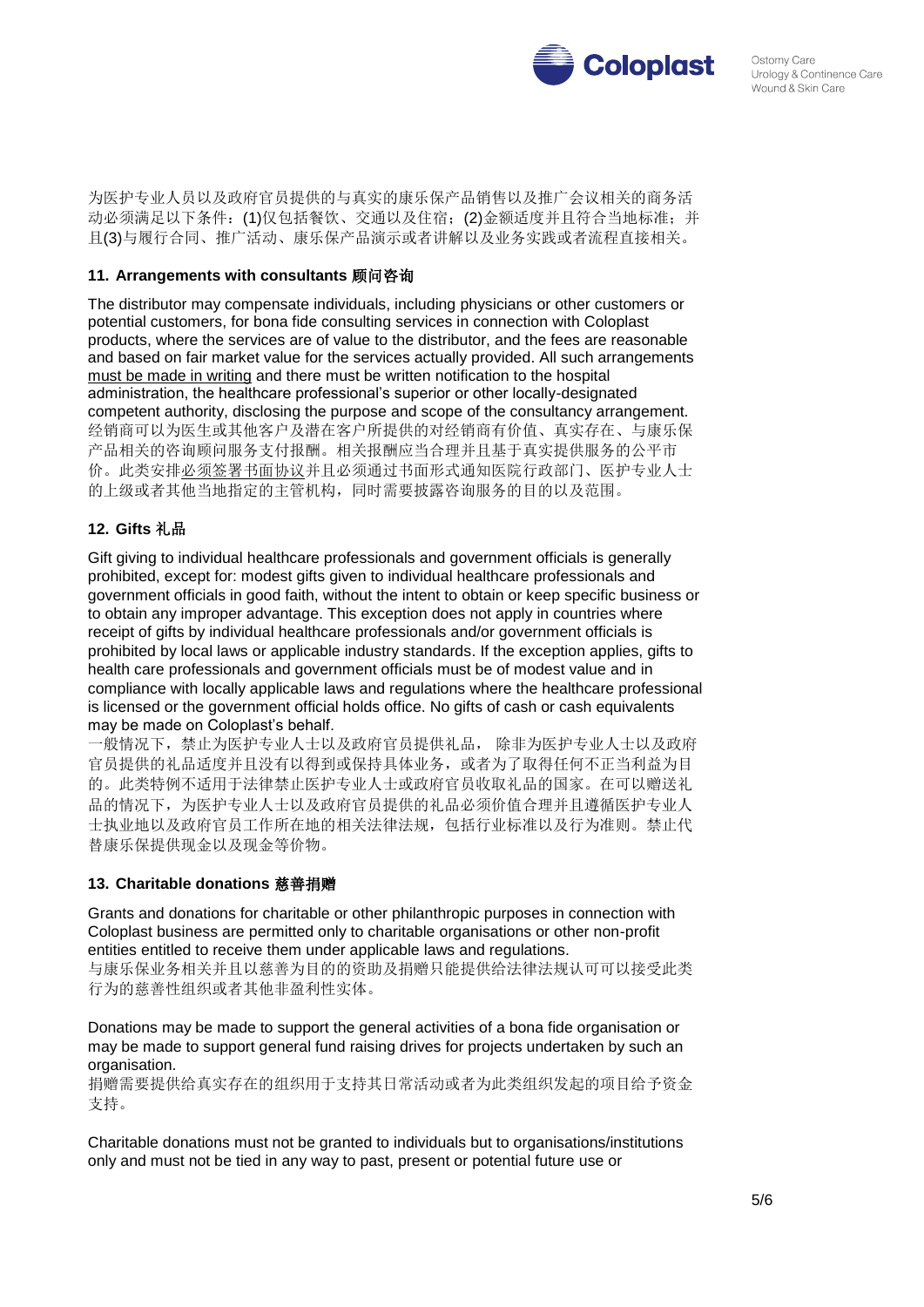

#### recommendation of Coloplast's products or services or to any promise of influence or outcome.

慈善类捐赠不能提供给个人,只能提供给组织/机构。但是禁止以任何方式与以往、现在或 者潜在未来使用或推荐康乐保产品、服务相关联,同时禁止作为任何影响、产出的承诺。

## **14. Events, sponsorship and educational support** 活动、赞助以及教育性资助

Educational support must only be provided in observance of local laws and regulations and must not be offered to improperly influence any decision. If permissible under national laws and regulations, the distributor may organize or sponsor events to inform healthcare professionals about Coloplast products, or to provide scientific or educational information relating to Coloplast care areas and products. It is essential to Coloplast that such educational support does not compromise the healthcare professionals' independence or their decisions on patient treatment.

提供教育性资助需要遵守当地法律法规,并且禁止以不正当影响任何决定为目的。在国家 法律法规允许的范围内,经销商可以通过组织或者赞助活动为医护专业人士介绍康乐保的 产品, 或者提供康乐保护理以及产品相关的学术以及教育性信息。对于康乐保来说, 此类 教育性资助不影响医护专业人士的独立性以及对治疗病人的决定是至关重要的。

Such events and educational support should occur at appropriate locations taking account of the convenience of the attendees and the nature of the training. 此类活动以及教育性资助需要在考虑参会人员便利以及培训性质的基础上选择合适地点举 办。

When organizing an event/educational support for or sponsoring healthcare professionals to attend an event/education, the distributor must pay only expenses relating to travel, meals, accommodation and registration fees and these expenses must be kept to a reasonable and modest level.

在组织活动或者资助医护专业人士参加活动以及教育时,经销商只能支付交通费、餐费、 住宿费以及注册费,并且确保此类费用合理、适度。

The distributor must ensure full compliance with national and local laws with regard to the disclosure or approval requirements associated with sponsorship and other educational support, and where no such requirements are prescribed, shall nevertheless maintain appropriate transparency, for example, by requiring that prior written notification of the sponsorship is made to the hospital administration, the healthcare professional's superior or other locally-designated competent authority.

经销商需要确保完全遵守国家以及当地法律中与资助以及其他教育性资助相关的披露以及 审批要求。如果没有明确要求,需要至少保证适当的透明度,例如需要在事前将此资助以 书面形式通知到医院行政部门、医护专业人士的上级或者其他当地指定的主管机构。

## **15. Samples and free products** 样品以及免费产品

The distributor must only provide free products and samples in accordance with local laws and regulations, and free samples must be properly recorded in the books and records. The provision of samples or free products should not result in personal benefit to any healthcare professional or government official.

经销商提供样品以及免费产品需要遵循当地法律法规的要求,并且正确记录在公司账目 中。样品以及免费产品的提供不应关联任何医护专业人士以及政府官员的个人利益。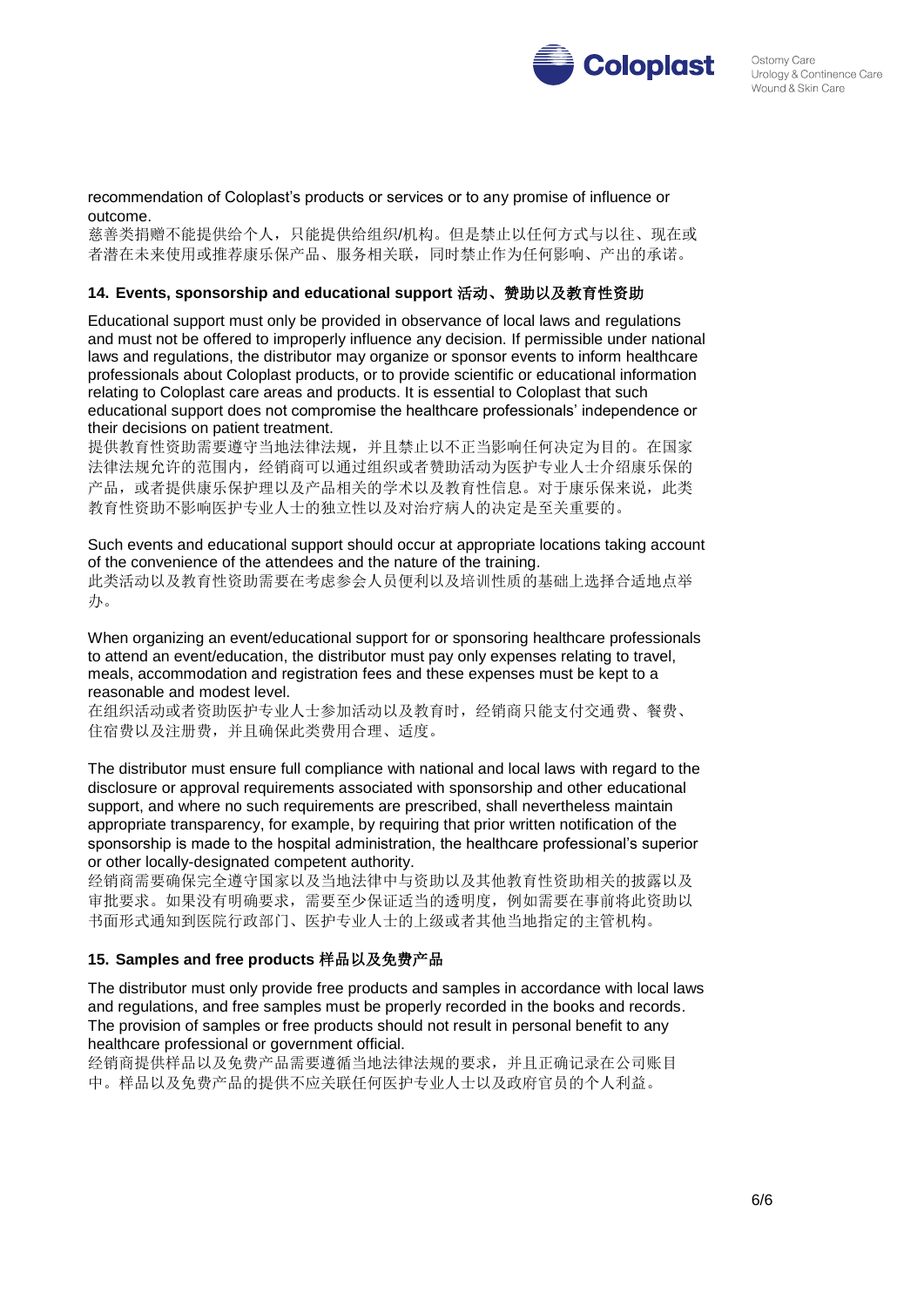

#### **Section III – Human Rights, Labour Rights and Environmental Standards**  第三部分**-** 人权、劳动权以及环境标准

As a signatory to the UN Global Compact, Coloplast is committed to embrace, support and enact, within Coloplast's sphere of influence, the UN Global Compact core values in the areas of human rights, labour standards, the environment and anti-corruption, and it is essential to Coloplast that its distributors treat their own employees in accordance with local labour and employment laws and regulations and that the distributors follow the principles set out in this section III.

作为联合国全球契约的签约公司,康乐保承诺在所及范围内拥护、支持、执行联合国全球 契约的核心内容,包括: 人权、劳动标准、环境和反腐败。对于康乐保的经销商来说,遵 循当地劳动以及雇佣相关法律法规并且遵循如下的第三部分内容十分重要。

# **16. Health and safety** 健康以及安全

The distributor will be committed to protect the health and safety of employees and must obey all applicable laws and regulations in relation to it. The distributor shall provide a safe and hygienic working environment, and employees shall have appropriate protective equipment and be sufficiently trained to perform their tasks.

经销商应该承诺保护员工的健康以及安全,遵循与此相关的法律法规。经销商需要提供一 个安全卫生的工作环境,员工需要得到合理的劳动保护设备并得到足够的工作相关培训。

## **17. Forced labour and child labour** 劳役以及童工

Employment with the distributor should be an expression of free choice and there must be no forced or involuntary labour as well as no child labour under any circumstances. 员工可以自由选择是否为经销商工作,禁止逼迫或者非自愿劳动,并且在任何情况下,禁 止使用童工。

# **18. Freedom of association** 结社自由

The distributor's employees must have the opportunity to join or refrain from joining worker associations, including a trade union. 经销商的员工应当有权利选择或拒绝加入员工团体,包括工会。

## **19. Reasonable terms and conditions of work** 合理工作条款和条件

As a minimum, the distributor shall afford its employees regular working hours that correspond with the statutory or collectively agreed minimum pay and industry standards. 经销商至少需要根据法律以及行业标准保障员工享有合理工作时间以及最低工资水平。

The distributor shall provide pay and benefits that comply with all applicable local laws and regulations including those relating to minimum wages, overtime hours and other elements of compensation.

经销商需要根据当地法律法规为员工提供工资和福利,包括最低工资、加班时间及其他福 利内容。

The distributor should only allow disciplinary measures which are necessary, legitimate and fully transparent and which are proportional to the offence committed. The distributor must not use nor condone the use of bodily punishment, physical or mental compulsion or verbal abuse and/or threats.